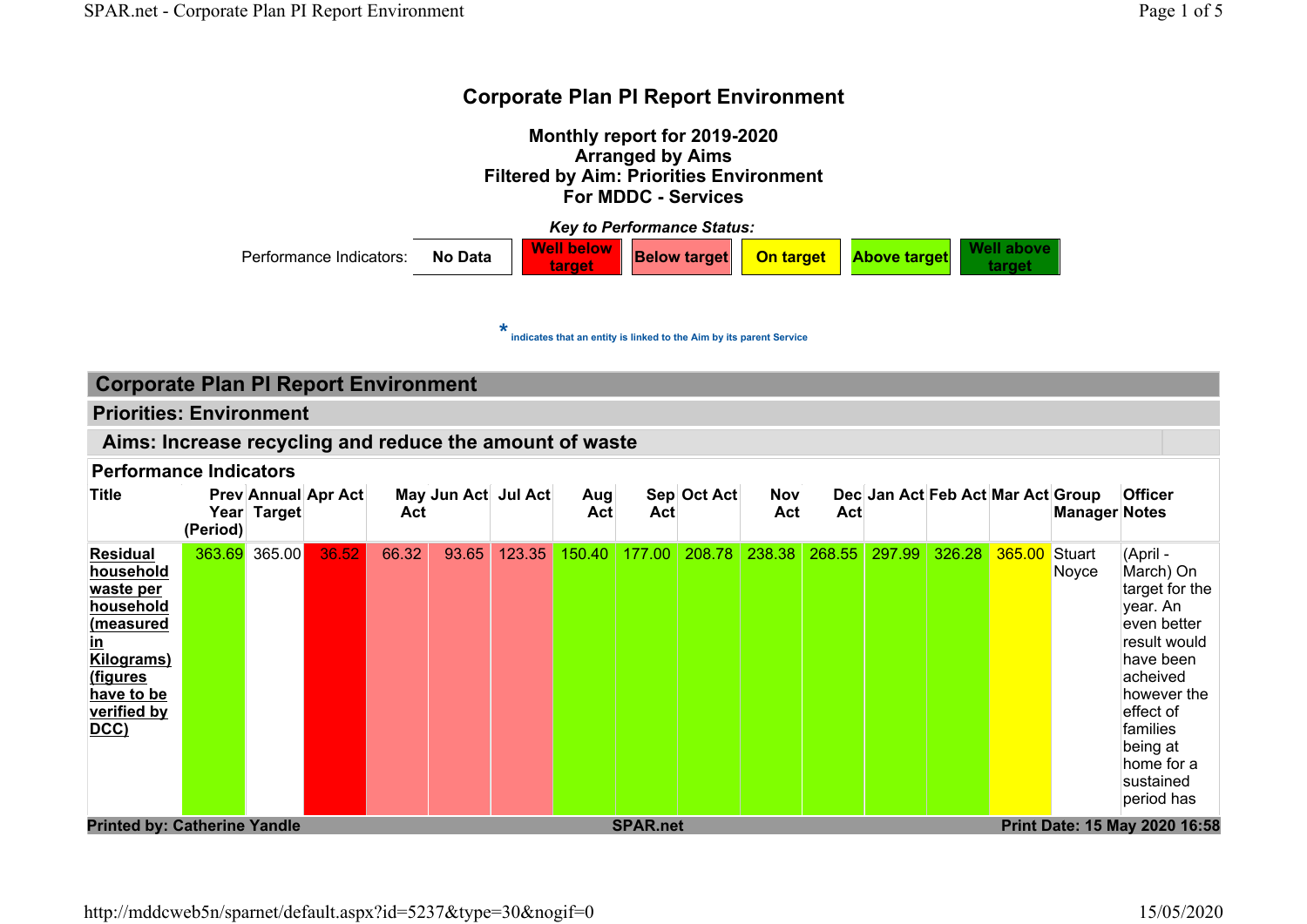## Priorities: Environment

## Aims: Increase recycling and reduce the amount of waste

| <b>Title</b>                                                                                                                   | (Period) | Year Target | <b>Prev Annual Apr Act</b> | Act                                                                                                      | May Jun Act Jul Act | Aug<br>Act | Act             | Sep Oct Act | <b>Nov</b><br>Act | Act | Dec Jan Act Feb Act Mar Act Group |  | <b>Manager Notes</b> | Officer                                                                                                                                                                                                                                                                                                                              |
|--------------------------------------------------------------------------------------------------------------------------------|----------|-------------|----------------------------|----------------------------------------------------------------------------------------------------------|---------------------|------------|-----------------|-------------|-------------------|-----|-----------------------------------|--|----------------------|--------------------------------------------------------------------------------------------------------------------------------------------------------------------------------------------------------------------------------------------------------------------------------------------------------------------------------------|
|                                                                                                                                |          |             |                            |                                                                                                          |                     |            |                 |             |                   |     |                                   |  |                      | resulted in an<br>increase in<br>residual<br>waste of 107<br>tonnes<br>compared to<br>March 19.<br>(LD)                                                                                                                                                                                                                              |
| $%$ of<br>Household<br><b>Waste</b><br>Reused,<br>Recycled<br>and<br>Composted<br>(figures<br>have to be<br>verified by<br>DCC |          |             |                            | 53.43% 54.00% 48.80% 52.90% 54.03% 54.14% 54.31% 54.71% 54.45% 54.11% 54.12% 53.91% 53.29% 53.02% Stuart |                     |            |                 |             |                   |     |                                   |  | Noyce                | (March) Due<br>to lockdown<br>conditions<br>imposed as a<br>result of the<br>Covid 19<br>pandemic<br>garden waste<br>collections<br>were<br>cancelled for<br>a period of<br>two weeks<br>resulting in<br>104 tonnes<br>less collected<br>compared to<br>March 19. An<br>effect of<br>families<br>being at<br>home for a<br>sustained |
| <b>Printed by: Catherine Yandle</b>                                                                                            |          |             |                            |                                                                                                          |                     |            | <b>SPAR.net</b> |             |                   |     |                                   |  |                      | Print Date: 15 May 2020 16:58                                                                                                                                                                                                                                                                                                        |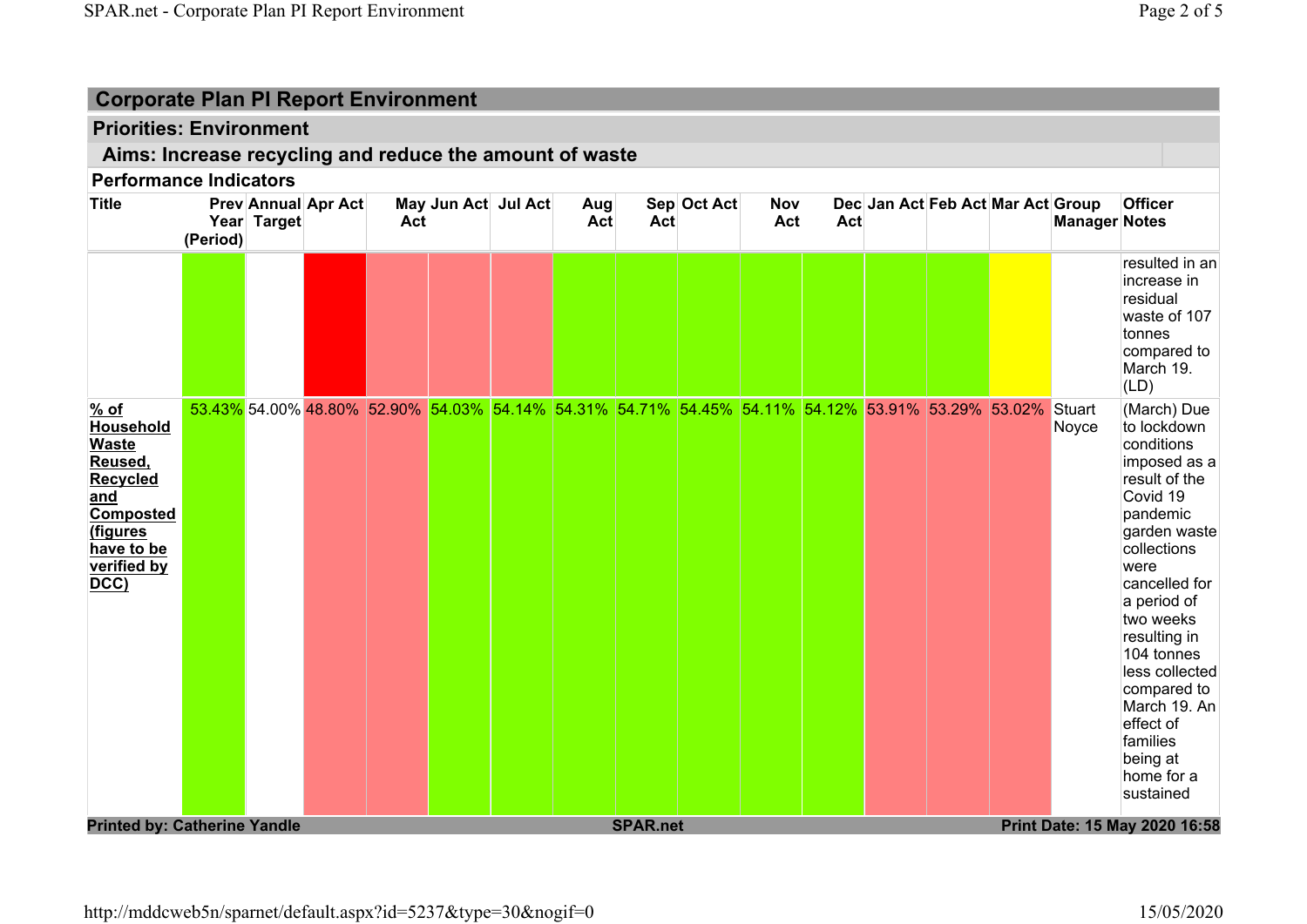## Priorities: Environment

## Aims: Increase recycling and reduce the amount of waste

| period has<br>increase in<br>residual<br>tonnes<br>March 19<br>tonnage<br>rate would<br>have been<br>53.7%<br>despite a<br>voluntary<br>group<br>(LD)<br>£43.80 Stuart<br>£45.55 £45.00<br>n/a<br>n/a<br>n/a<br>n/a<br>n/a<br>n/a<br>n/a<br>n/a<br>n/a<br><b>Net annual</b><br>n/a<br>n/a<br>cost of<br>Noyce<br>waste<br>have<br>service per<br>11% this<br>household<br>year; | <b>Title</b> | (Period) | Year Target | <b>Prev Annual Apr Act</b> | Act | May Jun Act Jul Act | Aug<br>Act | <b>Act</b> | Sep Oct Act | <b>Nov</b><br>Act | <b>Act</b> | Dec Jan Act Feb Act Mar Act Group | <b>Manager Notes</b> | Officer                                                                                                                                                                                          |
|---------------------------------------------------------------------------------------------------------------------------------------------------------------------------------------------------------------------------------------------------------------------------------------------------------------------------------------------------------------------------------|--------------|----------|-------------|----------------------------|-----|---------------------|------------|------------|-------------|-------------------|------------|-----------------------------------|----------------------|--------------------------------------------------------------------------------------------------------------------------------------------------------------------------------------------------|
|                                                                                                                                                                                                                                                                                                                                                                                 |              |          |             |                            |     |                     |            |            |             |                   |            |                                   |                      | resulted in an<br>waste of 107<br>compared to<br>March 19. If<br>were applied<br>to this years<br>figures (Apr<br>19 to Feb 20)<br>the recycling<br>reduction in<br>composting<br>contributions. |
| <b>SPAR.net</b><br><b>Printed by: Catherine Yandle</b><br>Print Date: 15 May 2020 16:58                                                                                                                                                                                                                                                                                         |              |          |             |                            |     |                     |            |            |             |                   |            |                                   |                      | $(2019 - 2020)$<br>Direct costs<br>decreased by                                                                                                                                                  |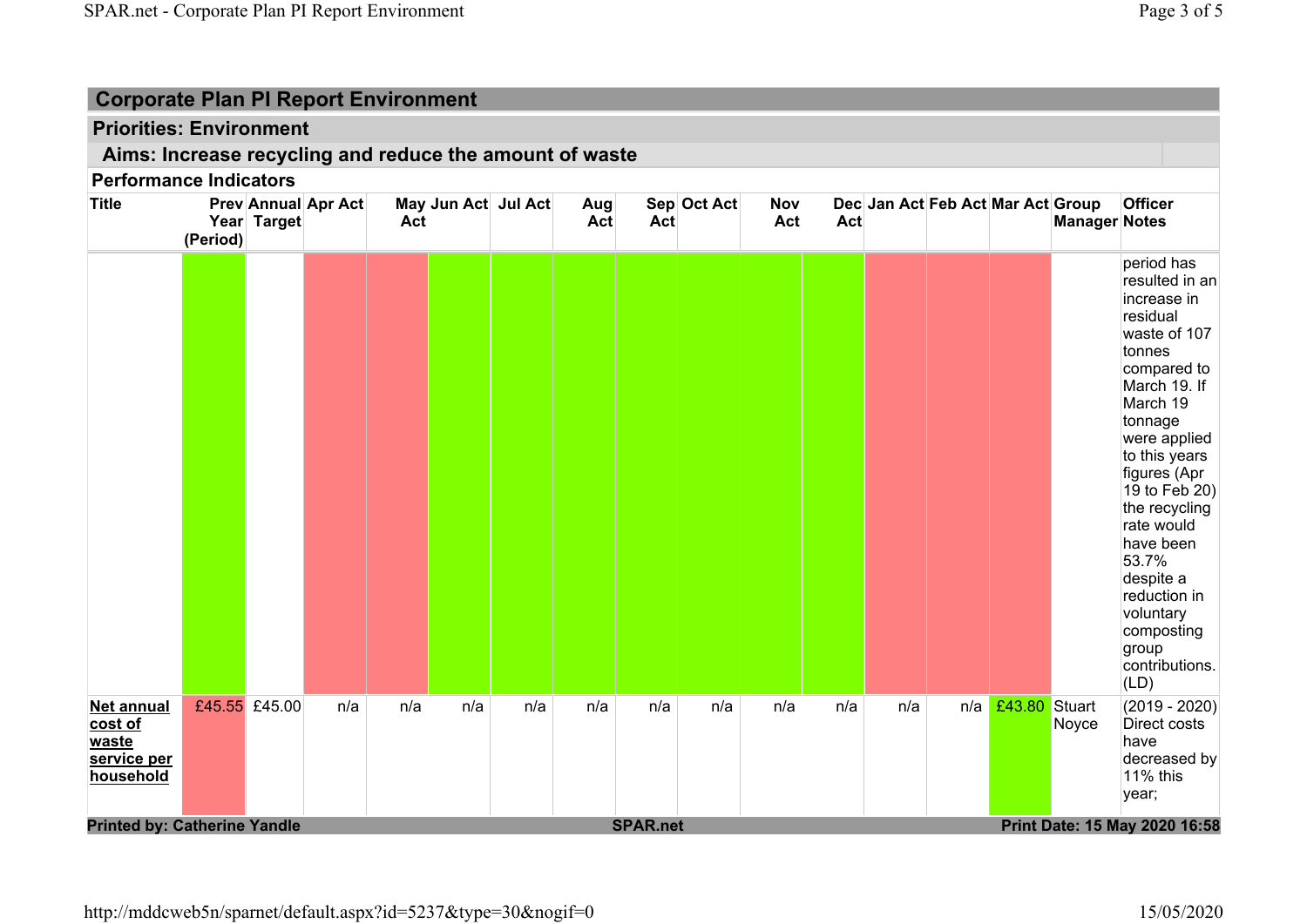## Priorities: Environment

## Aims: Increase recycling and reduce the amount of waste

| <b>Title</b>                                                                    | (Period) | Year Target                                                                             | <b>Prev Annual Apr Act</b> | Act    | May Jun Act Jul Act |        | Aug<br>Act | Act    | Sep Oct Act | Nov<br>Act | Act    | Dec Jan Act Feb Act Mar Act Group |        |        | <b>Manager Notes</b> | <b>Officer</b>                                                                                                                                                                                                    |
|---------------------------------------------------------------------------------|----------|-----------------------------------------------------------------------------------------|----------------------------|--------|---------------------|--------|------------|--------|-------------|------------|--------|-----------------------------------|--------|--------|----------------------|-------------------------------------------------------------------------------------------------------------------------------------------------------------------------------------------------------------------|
|                                                                                 |          |                                                                                         |                            |        |                     |        |            |        |             |            |        |                                   |        |        |                      | however<br>there has<br>been an<br>increase in<br>support<br>charges of<br>23% (LD)                                                                                                                               |
| Number of<br><b>Households</b><br>on<br>Chargeable<br>Garden<br><b>Waste</b>    | 9,904    | 10,000                                                                                  | 9,921                      | 10,102 | 10,109              | 10,195 | 10,266     | 10,241 | 10,155      | 10,072     | 10,188 | 10,184                            | 10,208 | 10,007 | Stuart<br>Noyce      | (March)<br>slightly better<br>than target<br>(LD)                                                                                                                                                                 |
| $%$ of<br>missed<br>collections<br>reported<br>(refuse and<br>organic<br>waste) | 0.04%    | 0.03%                                                                                   | 0.01%                      | 0.01%  | 0.01%               | 0.01%  | 0.02%      | 0.02%  | 0.02%       | 0.02%      | 0.01%  | 0.02%                             | 0.02%  | 0.02%  | Stuart<br>Noyce      | (March) The<br>steady rate<br>lof<br>improvement<br>seen at the<br>latter end of<br>the previous<br>year has<br>continued<br>throughout<br>this year;<br>missed<br>collections<br>have<br>improved by<br>50% (LD) |
| % of                                                                            | 0.02%    | $0.03\%$                                                                                | 0.02%                      | 0.02%  | 0.02%               | 0.02%  | 0.03%      | 0.03%  | 0.02%       | 0.02%      | 0.02%  | 0.02%                             | 0.02%  | 0.02%  | Stuart               | (March) The                                                                                                                                                                                                       |
|                                                                                 |          | <b>SPAR.net</b><br><b>Printed by: Catherine Yandle</b><br>Print Date: 15 May 2020 16:58 |                            |        |                     |        |            |        |             |            |        |                                   |        |        |                      |                                                                                                                                                                                                                   |